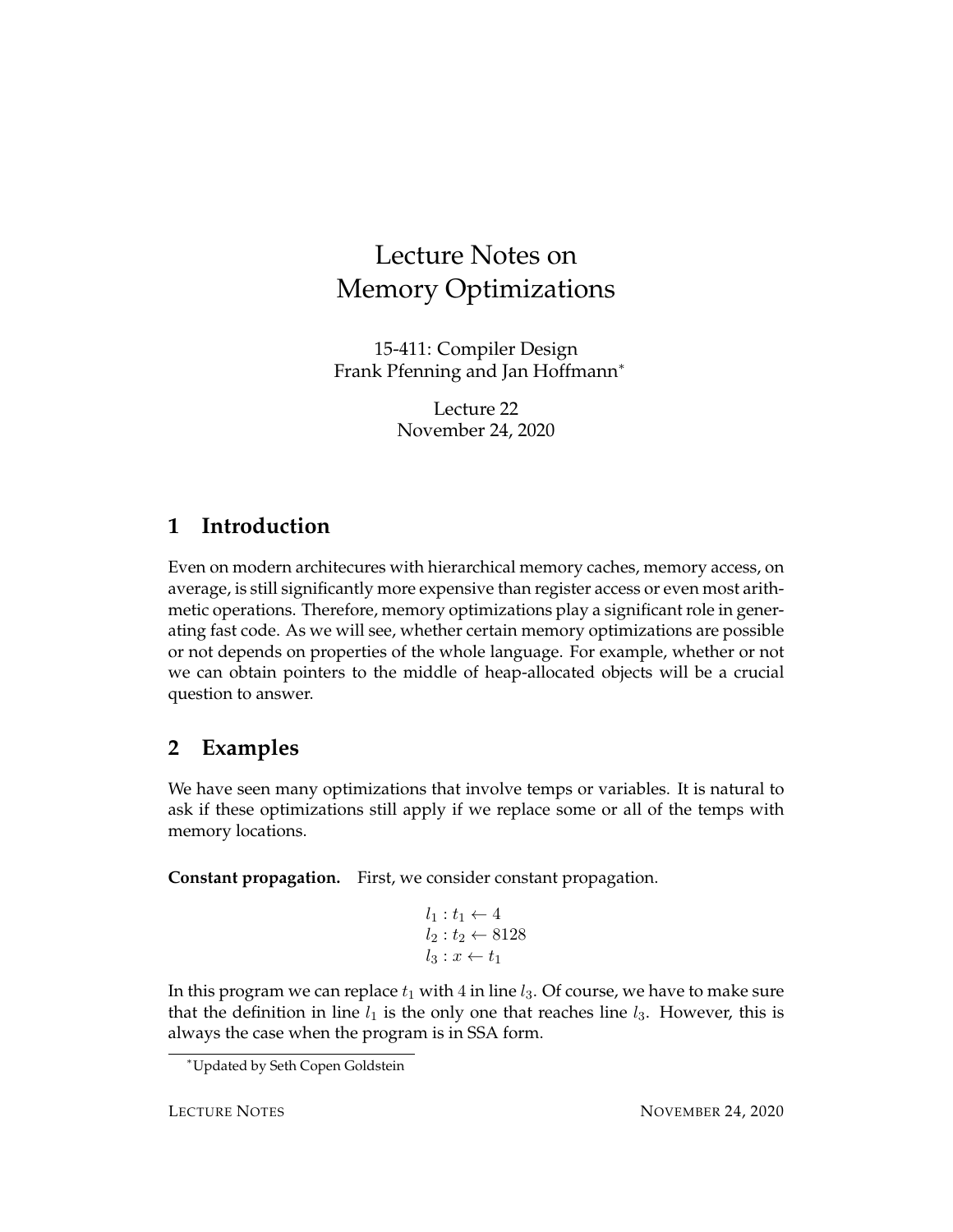Can we still perform the optimization if we replace  $t_1$  and  $t_2$  with memory locations?

$$
l_1: M[q] \leftarrow 4
$$
  

$$
l_2: M[p] \leftarrow 8128
$$
  

$$
l_3: x \leftarrow M[q]
$$

Before replacing line  $l_3$  with  $x \leftarrow 4$ , we have to ensure that the temp q has the same value in lines  $l_1$  and  $l_2$ . Again, this can be ensured by SSA form. However, even then it's not sound to perform the optimization. We also need to ensure that  $p \neq q$ . If  $q = p$  then x would have the value 8128 in the original program.

We say that we can perform the optimization if  $p$  and  $q$  do not *alias*, that is,  $p \neq q$ . Alias analysis is a central problem of optimization of memory locations.

**Common Subexpression Elimination** Next, we consider the equivalent of common subexpression elimination. Consider a function, mult $(A, p, q)$  that multiplies matrix A with vector  $p$  and returns the result in vector  $q$ .

```
struct point {
  int x;
  int y;
};
typedef struct point pt;
void mult(int[] A, pt* p, pt* q) {
  q \rightarrow x = A[0] * p \rightarrow x + A[1] * p \rightarrow y;q - y = A[2] * p - x + A[3] * p - y;return;
}
```
Below is the translation into abstract assembly, with the small twist that we have allowed memory reference to be of the form  $M|base + offset|$ . The memory optimization question we investigate is whether some load instructions  $t \leftarrow M[s]$  can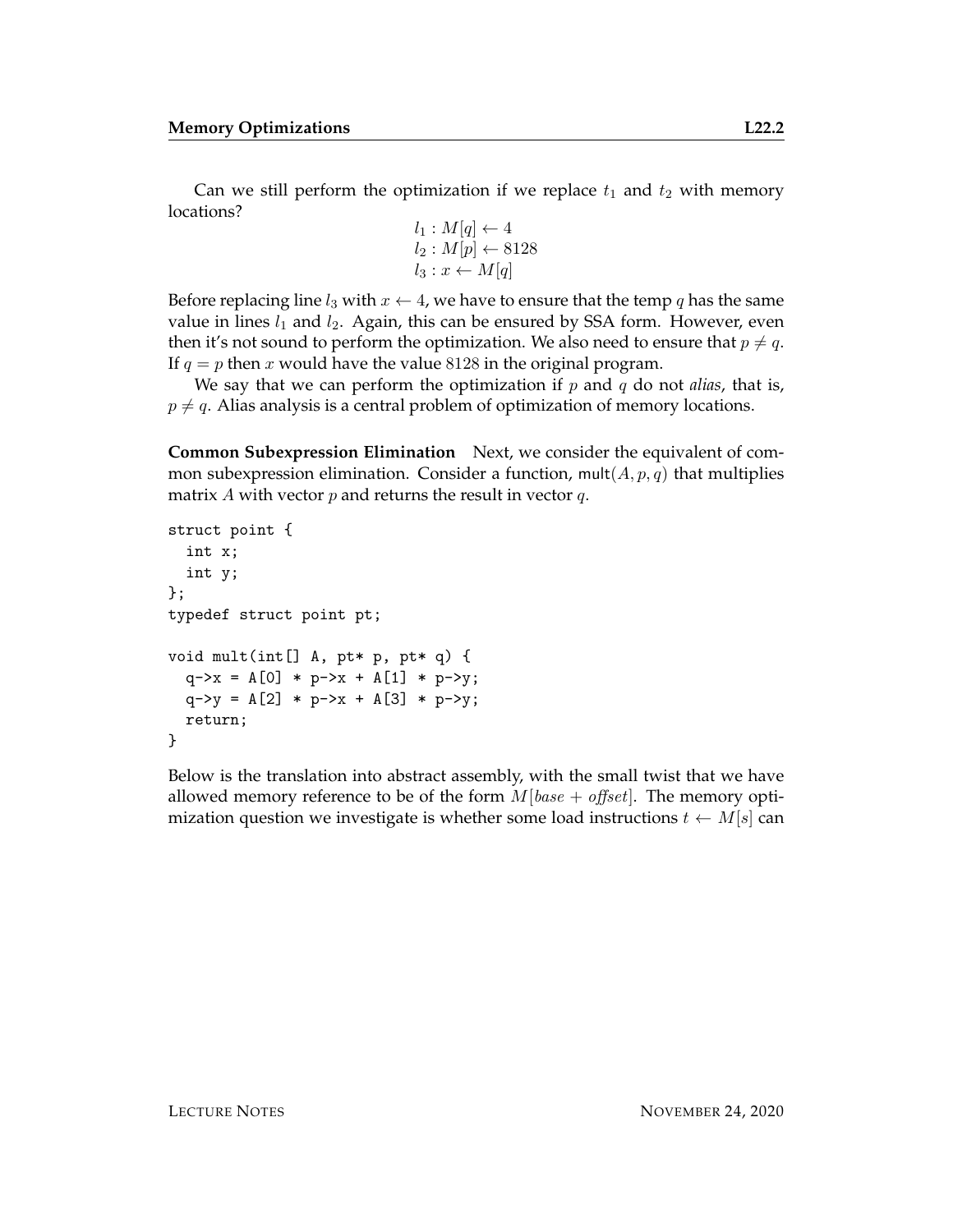be avoided because the corresponding value is already held in a temp.

$$
\begin{array}{l}\n\text{mult}(A, p, q): \\
t_0 \leftarrow M[A + 0] \\
t_1 \leftarrow M[p + 0] \\
t_2 \leftarrow t_0 * t_1 \\
t_3 \leftarrow M[A + 4] \\
t_4 \leftarrow M[p + 4] \\
t_5 \leftarrow t_3 * t_4 \\
t_6 \leftarrow t_2 + t_5 \\
M[q + 0] \leftarrow t_6 \\
t_8 \leftarrow M[A + 8] \\
t_9 \leftarrow M[p + 0] \\
t_1 \leftarrow t_8 * t_9 \\
t_{11} \leftarrow M[A + 12] \\
t_{12} \leftarrow M[p + 4] \\
t_{13} \leftarrow t_{11} * t_{12} \\
t_{14} \leftarrow t_{10} + t_{13} \\
M[q + 4] \leftarrow t_{14} \\
\text{return}\n\end{array}
$$

We see that the source refers to  $p\rightarrow x$  and  $p\rightarrow y$  twice, and those are reflected in the two, potentially redundant loads above. Before you read on, consider if we could replace the lines with  $t_9 \leftarrow t_1$  and  $t_{12} \leftarrow t_4$ . We can do that if we can be assured that memory at the addresses  $p + 0$  and  $p + 4$ , respectively, has not changed since the previous load instructions.

It turns out that in C0 the second load is definitely redundant, but the first one may not be.

The first load is not redundant because when this function is called, the pointers p and q might be the same (they might *aliased*). When this is the case, the store to  $M[q + 0]$  could (and most likely will) change the value stored at  $M[p + 0]$ , leading to a different answer than expected for the second line.

On the other hand, this cannot happen for the first line, because  $M[q + 0]$  could never be the same as  $M[p+4]$  since one accesses the x field and the other the y field of a struct.

Of course, the answer is most likely wrong when  $p = q$ . One could either rewrite the code, or require that  $p \neq q$  in the precondition to the function.

In C, the question is more delicate because the use of the address-of (&) operator could obtain pointers to the middle of objects. For example, the argument int[] A would be int\* A in C, and such a pointer might have been obtained with  $\&q$ ->x.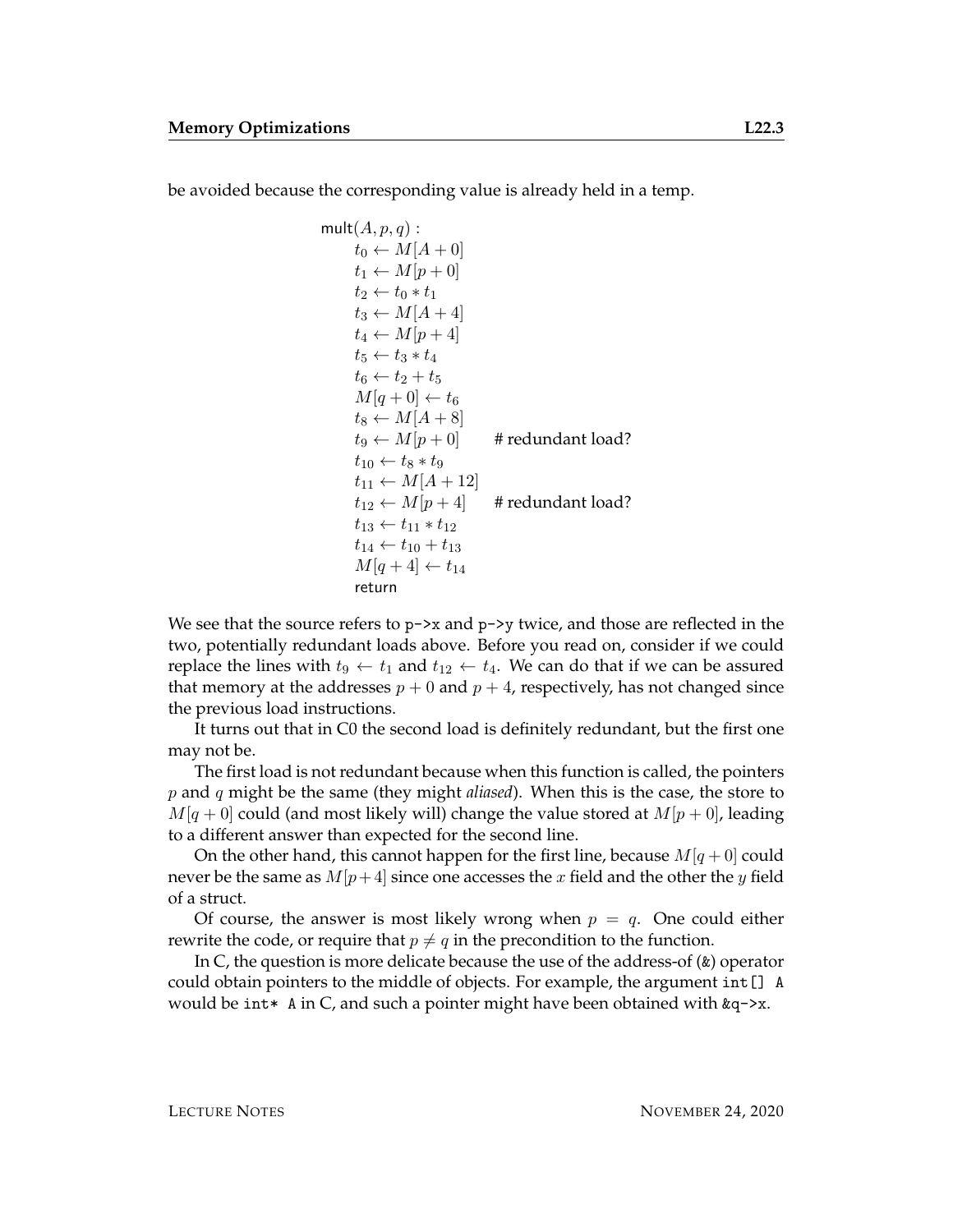#### **3 Using the Results of Alias Analysis**

In C0, the types of pointers are a powerful basis of alias analysis. The way alias analysis is usually phrased is as a *may-alias* analysis, because we try to infer which pointers in a program may alias. Then we know for optimization purposes that if two pointers are not in the *may-alias* relationship that they must be different. Writing to one address cannot change the value stored at the other.

Let's consider how we might use the results of alias analysis, embodied in a predicate may-alias( $a, b$ ) for two temps (containing addresses) a and b. We assume we have a load instruction

$$
l: t \leftarrow M[a]
$$

and we want to infer if this is *available* at some other line  $l' : t' \leftarrow M[a]$  so we could replace it with  $l' : t' \leftarrow t$ . Our optimization rule can be defined as follows.

$$
\begin{array}{l}\n l: t \leftarrow M[a] \\
 \ldots \\
 k: t' \leftarrow M[a] \n \end{array}\n \right\} \longrightarrow\n \begin{cases}\n l: t \leftarrow M[a] \\
 \ldots \\
 k: t' \leftarrow t\n \end{cases}\n \text{provided}\n \quad l > k, \text{avail}(l, k)
$$

The fact that l dominates k is sufficient here in SSA form to guarantee that the meaning of  $t$  and  $\alpha$  remains unchanged. The predicate avail is supposed to check that  $M[a]$  also remains unchanged and  $l > k$  ensures that t is defined at line k.

It turns out to be simpler to first define *unavailability*, the negation of availability. We define a predicate unavail $(l, k)$   $l : t \leftarrow M[a]$  at other instructions k that are dominated by l. Domination is not really required in the rules. We only add for efficiency reasons. We need the predicate avail  $(l, k)$  only for pairs of locations  $l, k$ such that  $l > k$ . So we only need to derive unavailability for such pairs.

For unavailability, unavail $(l, k)$ , we have the seeding rule on the left and the general propagation rule on the right. Because we are in SSA, we know in the seeding rule that  $l > k$  where k is the (unique) successor of  $l'$ .

| $l : t \leftarrow M[a]$ |                   |
|-------------------------|-------------------|
| l > l'                  |                   |
| $l': M[b] \leftarrow s$ | unavail $(l, k)$  |
| may-alias $(a, b)$      | succ(k, k')       |
| succ(l', k)             | l > k'            |
| unavail $(l,k)$         | unavail $(l, k')$ |

The rule on the right includes the cases of jumps or conditional jumps. This ensures that in a node with multiple predecessors, if a value is unavailable in just one of them, in will be unavailable at the node. Function calls can also seed unavailability. Unfortunately it is enough if one of the function parameters is a memory reference, because from one memory reference we may be able to get to another by following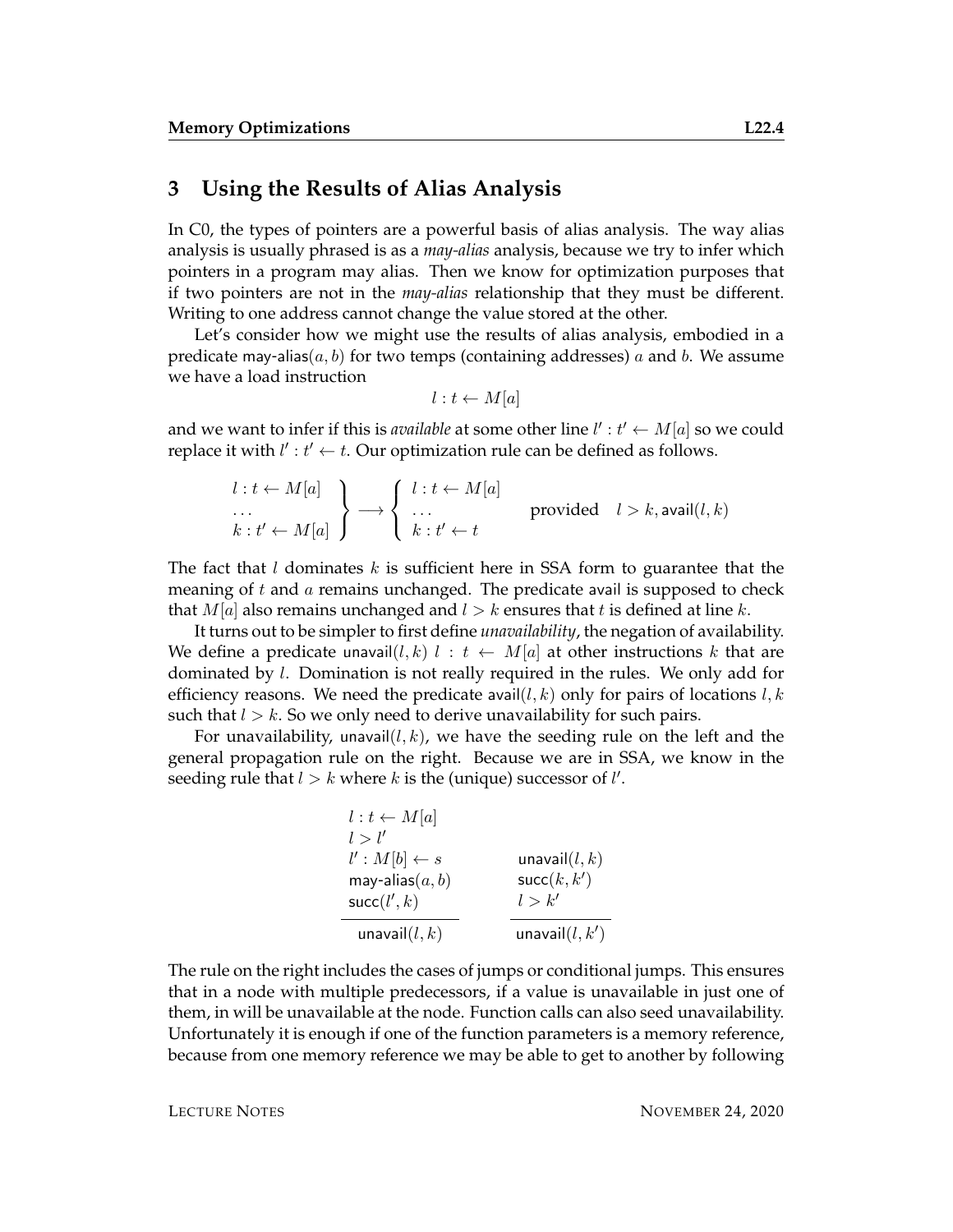pointers and offsets.

$$
l : t \leftarrow M[a]
$$
  
\n
$$
l > l'
$$
  
\n
$$
l' : d \leftarrow f(s_1, \dots, s_n)
$$
  
\n
$$
\text{member}(s_i)
$$
  
\n
$$
\text{succ}(l', k)
$$
  
\n
$$
\text{unavail}(l, k)
$$

With more information on the shape of memory this rule can be relaxed.

From unavailability we can deduce which memory values are still available, namely those that are not unavailable (restriction attention to those that are dominated by the load—otherwise the question is not asked).

$$
l : t \leftarrow M[a]
$$
  

$$
l > l'
$$
  

$$
\neg \text{unavail}(l, l')
$$
  

$$
\text{avail}(l, l')
$$

Note that stratification is required: we need to saturate unavail $(l, l')$  before applying this rule.

#### **4 Type-Based Alias Analysis**

One way of performing type-based alias analysis is to propagate type information from the semantic analysis to abstract assembly. The type information is used to associate with each memory location the type of data that is stored at that location. The idea is that data that is stored at locations of different types is not aliased. Such an analysis works for type-safe languages such as Java and C0.

Here, we will restore the type information directly at the assembly level. Our alias analysis is based on the type and offset of the address. We call this an *alias class*, with the idea that pointers in different alias classes cannot alias. More formally, we derive a predicate class( $a, \tau, \text{offset}$ ), which expresses that a is temp containing an address derived from a source of type  $\tau$  and offset *offset* from the start of the memory of type  $\tau$ .

Then the *may-alias* relation is defined by

$$
\frac{\text{class}(a, \tau, k) - \text{class}(b, \tau, k)}{\text{may-alias}(a, b)}
$$

There is a couple of special cases we do not treat explicitly. For example, the location of the array length (which is stored in safe mode at least) may be at offset −8. But such a location can never be written to (array lengths never change, once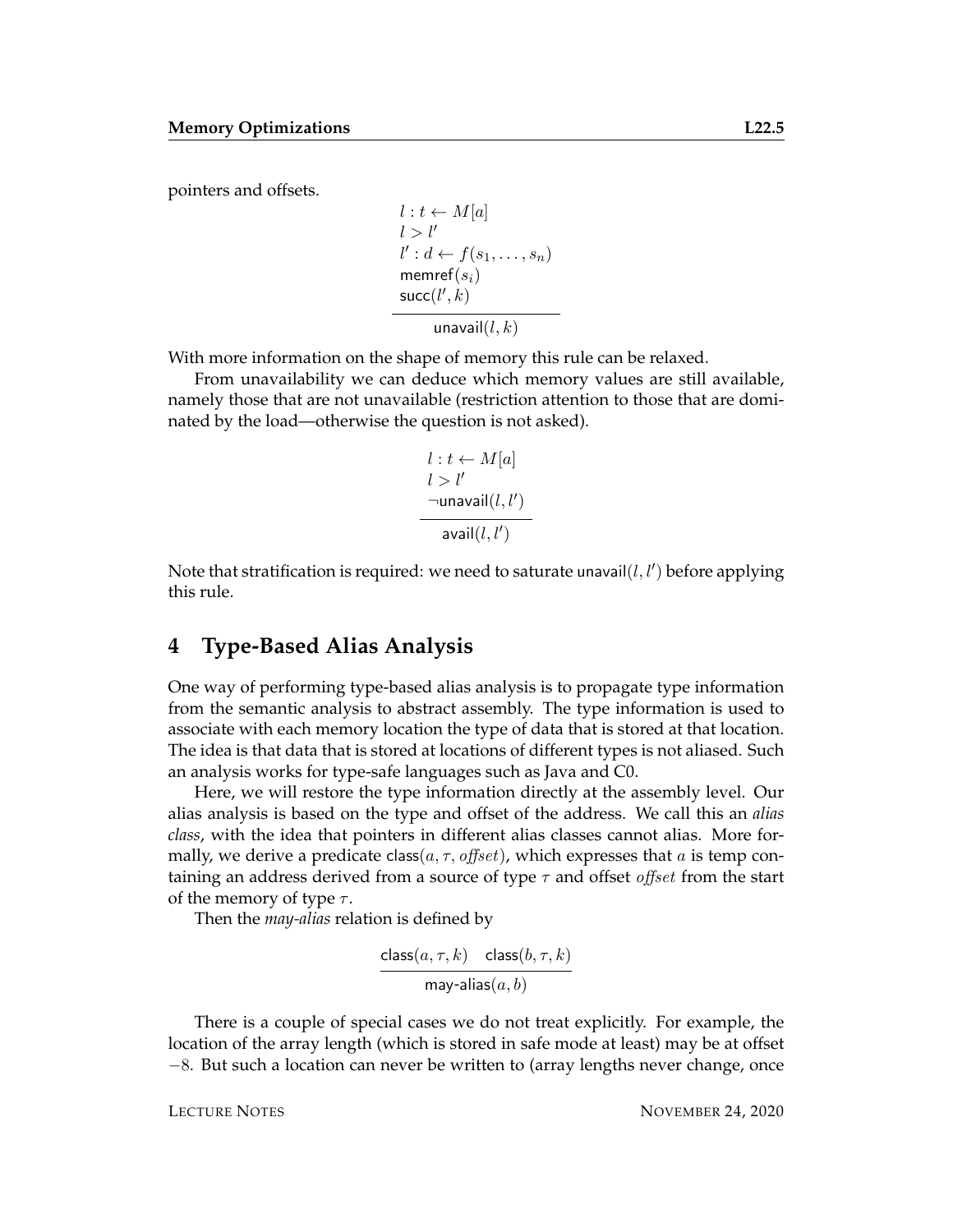allocated), so a load of the array length is available at all locations dominated by the load.

Since some temps can store multiple addresses because they are assigned in a loop or as a result of multiple jumps the a parameterized label. In this case, we are not able to assign a single offset and introduce  $\top$ , pronounced "top", to represent *all addresses*. So you can think of it as being N. This leads to the following two rules.

> $\mathsf{class}(a, \tau, k)$  class $(b, \tau, \top)$ may-alias $(a,b)$  $\mathsf{class}(a, \tau, \top)$  class $(b, \tau, \top)$ may-alias $(a,b)$

The seed of the class relation comes from function types and need to be propagated by the compiler. In our example,

$$
\begin{aligned}\n\text{mult}(A, p, q) : \\
t_0 &\leftarrow M[A + 0] \\
t_1 &\leftarrow M[p + 0] \\
t_2 &\leftarrow t_0 + t_1 \\
t_3 &\leftarrow M[A + 4]\n\end{aligned}
$$

the compiler would generate

```
class(A, int[ \,], 0)class(p,struct point*, 0)class(q,struct point*, 0)
```
We now propagate the information through a forward dataflow analysis. For example:

$$
\frac{l:b \leftarrow a \quad \text{class}(a, \tau, k)}{\text{class}(b, \tau, k)} \qquad \qquad \frac{l:b \leftarrow a + \$ n \quad \text{class}(a, \tau, k)}{\text{class}(b, \tau, k + n)}
$$

In the second case we have written  $\Re n$  to emphasize the second summand is a constant  $n$ . Unfortunately, if it is a variable, we cannot precisely calculate the offset. This may happen with arrays, but not with pointers, including pointers to structs. So we need to generalize the third argument to class to be either a variable or  $\top$ , which indicates any value may be possible. We then have, for example

$$
\frac{l:b \leftarrow a+t \quad \text{class}(a, \tau, k)}{\text{class}(b, \tau, \top)}
$$

Now  $\top$  behaves like an information sink. For example,  $\top + k = k + \top = \top$ . Since in SSA form a is defined only once, we should not have to change our mind about the class assigned to a variable. However, at parameterized jump targets (which is equivalent to Φ-functions), we need to "disjoin" the information so that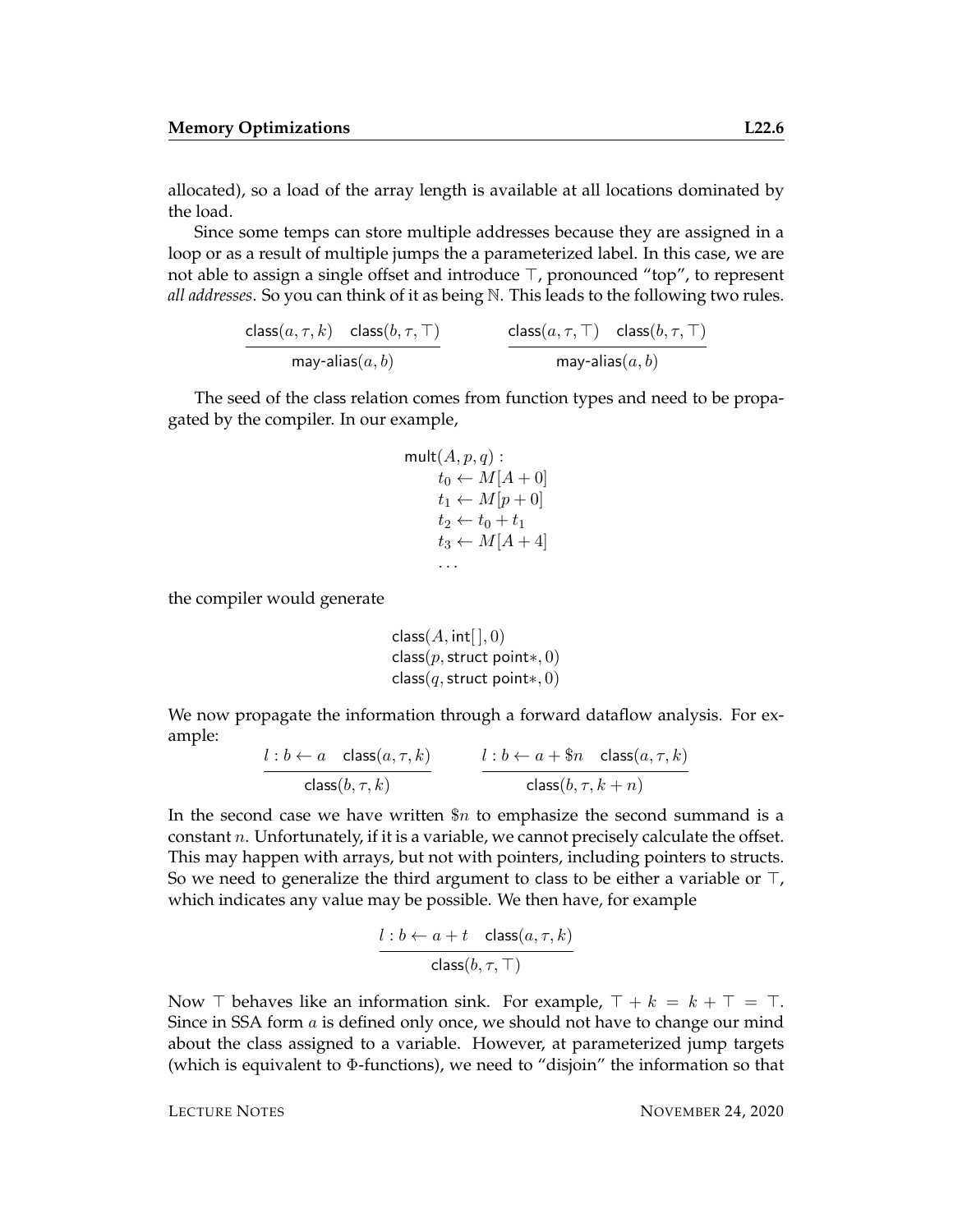if the argument is known to be k at one predecessor but unknown at  $\top$  at another predecessor, the result should be  $\top$ .

Because of loops, we then need to generalize further and introduce  $\perp$  which means that we believe (for now) that the variable is never used. Because of the seeding by the compiler, this will mostly happen for loop variables. The values are arranged in a *lattice*



where at the bottom we have more information, at the top the least. The  $\sqcup$  operation between lattice elements finds the least upper bounds of its two arguments. For example,  $0 \sqcup 4 = \top$  and  $\bot \sqcup 2 = 2$ . We use it in SSA form to combine information about offsets. We now read an assertion class( $a, \tau, k$ ) as saying that the offset is at least k under the lattice ordering. Then we have

$$
\begin{array}{l} \mathsf{lab}(a_1): \\ \mathsf{class}(a_1, \tau, k_1) \\ l:\mathsf{goto}\ \mathsf{lab}(a_2) \\ \mathsf{class}(a_2, \tau, k_2) \\ \hline \mathsf{class}(a_1, \tau, k_1 \sqcup k_2)\end{array}
$$

Written with Φ-functions, we would have

$$
\begin{aligned}\n\text{class}(a_0, \tau, k_0) \\
a_0 &\leftarrow \Phi(a_1, \dots, a_n) \\
\text{class}(a_i, \tau, k_i) \quad (1 \le k \le n) \\
\text{class}(a_0, \tau, k_0 \sqcup k_1 \sqcup \dots \sqcup k_n)\n\end{aligned}
$$

Because of loops we might perform this calculation multiple times until we have reached a fixed point. In this case the fixed point is least upper bound of all the offset classes we compute, which is a little different than the saturated data base we considered before.

It is not immediately clear why the different classes of the addresses  $a_i$  in the last two rules have the same type  $\tau$ . For example, it could be possible that we have class( $a_1, \tau_1, k_1$ ) and class( $a_2, \tau_2, k_2$ ) for  $\tau_1 \neq \tau_2$  in the first rule. However, this should not be possible if the programs are translated from C0. It would mean that an expression can have two different pointer types in the code.

This is an example of *abstract interpretation*, which may be a subject of a future lecture. One can obtain a more precise alias analysis if one refines the *abstract domain*, which is lattice shown above.